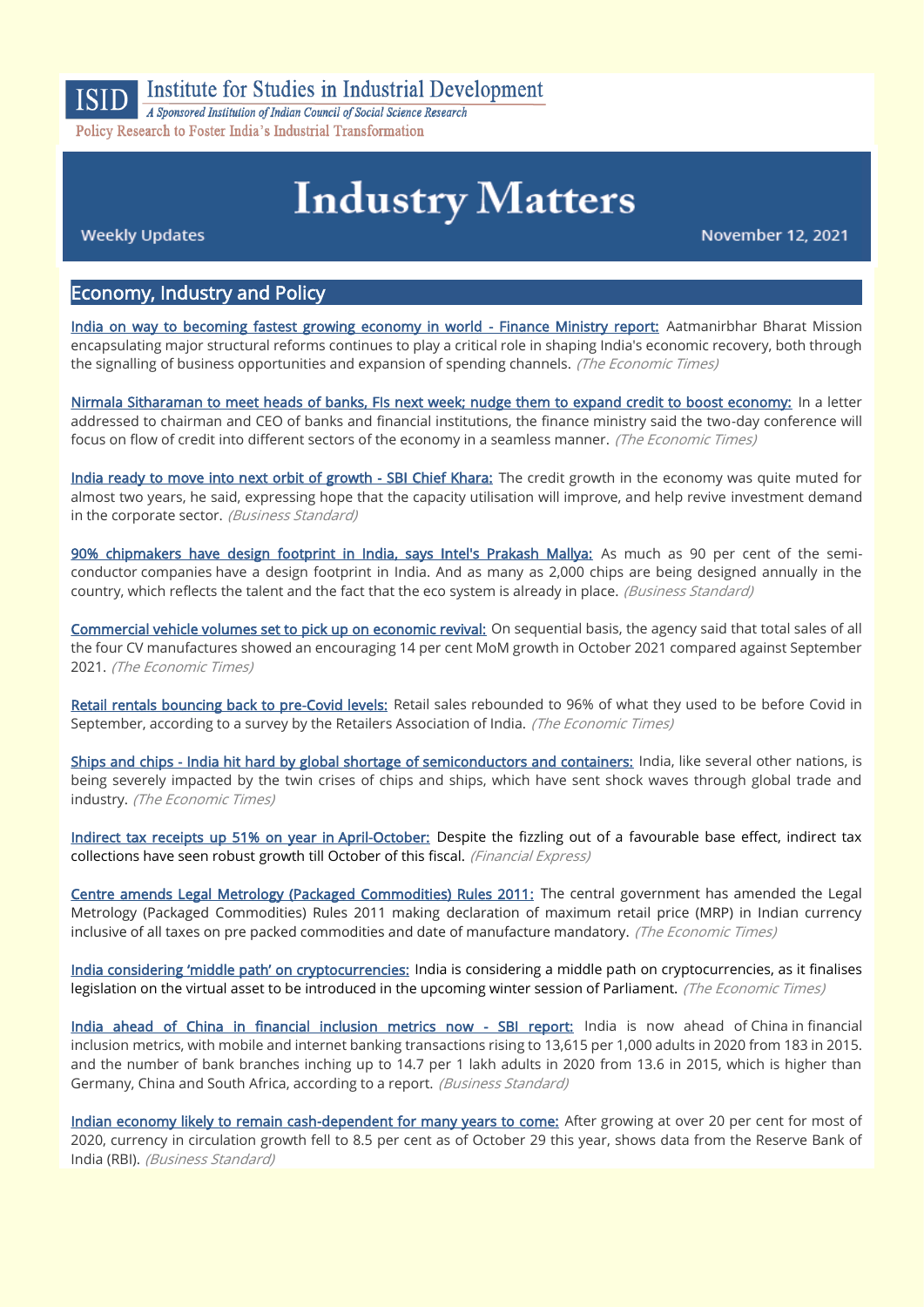[Covid-19 vaccine bill likely to shoot up to](https://www.thehindubusinessline.com/economy/covid-19-vaccine-bill-likely-to-shoot-up-to-50000-crore/article37406531.ece) **₹**50,000 crore: The Centre's spending on the Covid-19 vaccination programme is expected to touch ₹50,000 crore this fiscal year. The government had made a provision for ₹35,000 crore in the Budget. (The Hindu BusinessLine)

['India has entered into vaccine pacts with 96 nations':](https://www.thehindubusinessline.com/news/national/india-enters-into-vaccine-pacts-with-96-countries/article37402804.ece) India has entered into agreements for mutual recognition of vaccination certificates with as many as 96 countries, including the US, Canada, the UK and several EU members for easing of travel restrictions for fully vaccinated travellers, said Health Minister Mansukh Mandaviya. (The Hindu BusinessLine)

#### Foreign Investments

[Amazon infuses Rs 1,000 crore into India payments unit:](https://www.business-standard.com/article/companies/amazon-infuses-rs-1-000-crore-into-india-payments-unit-121110801786_1.html) Amazon has been pumping in millions of dollars across various operations like marketplace, wholesale and payments business as it looks to strengthen its position in the Indian market. (Business Standard)

Zoomcar raises \$92 million led by SternAegis Ventures: Car sharing startup Zoomcar on Monday said it has raised \$92 million in a private placement led by New York-based SternAegis Ventures with participation from international family offices and institutional investors. (Mint)

## Trade Policy and Competitiveness

[Current account deficit seen hitting 1.4% or \\$45 billion by March as crude soars](https://economictimes.indiatimes.com/news/economy/indicators/cad-seen-hitting-1-4-or-45-billion-by-march-as-crude-soars-report/articleshow/87643936.cms) - Report: From an average monthly trade deficit of USD 12 billion till June, it has jumped to USD 16.8 billion in July-October, with September showing the highest-ever trade deficit on record at USD 22.6 billion, the report said. (The Economic Times)

[Govt sets up committee for determination of RoDTEP rates for exports from SEZs, EOUs:](https://www.financialexpress.com/economy/govt-sets-up-committee-for-determination-of-rodtep-rates-for-exports-from-sezs-eous/2366764/) The government has constituted a committee for the determination of RoDTEP rates for exports from special economic zones (SEZs) and export-oriented units (EOUs), as these sectors were left out in the earlier exercise, according to the DGFT. (Financial Express)

[Is India recalibrating its approach towards FTA negotiations?:](https://economictimes.indiatimes.com/news/economy/foreign-trade/is-india-recalibrating-its-approach-towards-fta-negotiations/articleshow/87599925.cms) There are early signs that India may be recalibrating its approach towards PTA negotiations. The direction in which its trade policy tilts will determine the success of India's plans for export-led economic growth. It will also influence India's positions on emerging global trade issues. (The Economic Times)

[Commerce ministry shares list of 102 items to ministries for enhancing domestic capacity to cut imports:](https://economictimes.indiatimes.com/news/economy/foreign-trade/commerce-ministry-shares-list-of-102-items-to-ministries-for-enhancing-domestic-capacity-to-cut-imports/articleshow/87626970.cms) According to the analysis, the import of these goods has been consistently increasing or have held high import shares across the long, medium and short terms. The cumulative share of these items is 57.66 per cent in total import during the March-August 2021 period. (The Economic Times)

[India's share of exports declines among developing countries in 2020:](https://www.business-standard.com/article/economy-policy/india-s-share-of-exports-declines-among-developing-countries-in-2020-121110600912_1.html) India slipped to eighth position in 2020 in terms of its share of merchandise exports among developing economies, according to a World Trade Organization report. *(Business* Standard)

[Time for India to aim 5x rise in technical textile exports in 3 years - Piyush Goyal:](https://economictimes.indiatimes.com/industry/cons-products/garments-/-textiles/time-for-india-to-aim-5x-rise-in-technical-textile-exports-in-3-years-piyush-goyal/articleshow/87539482.cms) Textiles minister Piyush Goyal on Friday said that the time has come to target a five times increase in the export of technical textiles in three years to \$10 billion from \$2 billion now. (The Economic Times)

[Iraq may open doors to Indian tea after 10-year hiatus:](https://economictimes.indiatimes.com/news/economy/foreign-trade/iraq-may-open-doors-to-indian-tea-after-10-year-hiatus/articleshow/87590533.cms) The Baghdad Chamber of Commerce has invited Indian tea companies to participate in the first tea festival in Iraq which will be held at the end of this month. (The Economic Times)

[Retailers lose love for Asia - Snarled supply chains force manufacturing exodus to Balkans, LatAm:](https://economictimes.indiatimes.com/small-biz/trade/exports/insights/retailers-lose-love-for-asia-snarled-supply-chains-force-manufacturing-exodus-to-balkans-latam/articleshow/87618795.cms) Major clothing and shoe companies are moving production to countries closer to their U.S. and European stores. (The Economic Times)

[Competition between Indian, Chinese steel players to intensify in export markets - ICRA:](https://economictimes.indiatimes.com/industry/indl-goods/svs/steel/competition-between-indian-chinese-steel-players-to-intensify-in-export-markets-icra/articleshow/87629445.cms) According to Icra, in 2020-21, China emerged as the single-largest importer of steel from India. However, with the Chinese steel demand growth waning in the current fiscal. (The Economic Times)

#### Corporate Sector

[L&T construction arm bags orders worth up to Rs 2,500 crore:](https://economictimes.indiatimes.com/industry/indl-goods/svs/construction/lt-construction-arm-bags-orders-worth-up-to-rs-2500-crore/articleshow/87580634.cms) L&T bagged the DRDO order to construct their flight control system facility at Aeronautical Development Establishment, Bengaluru. (The Economic Times)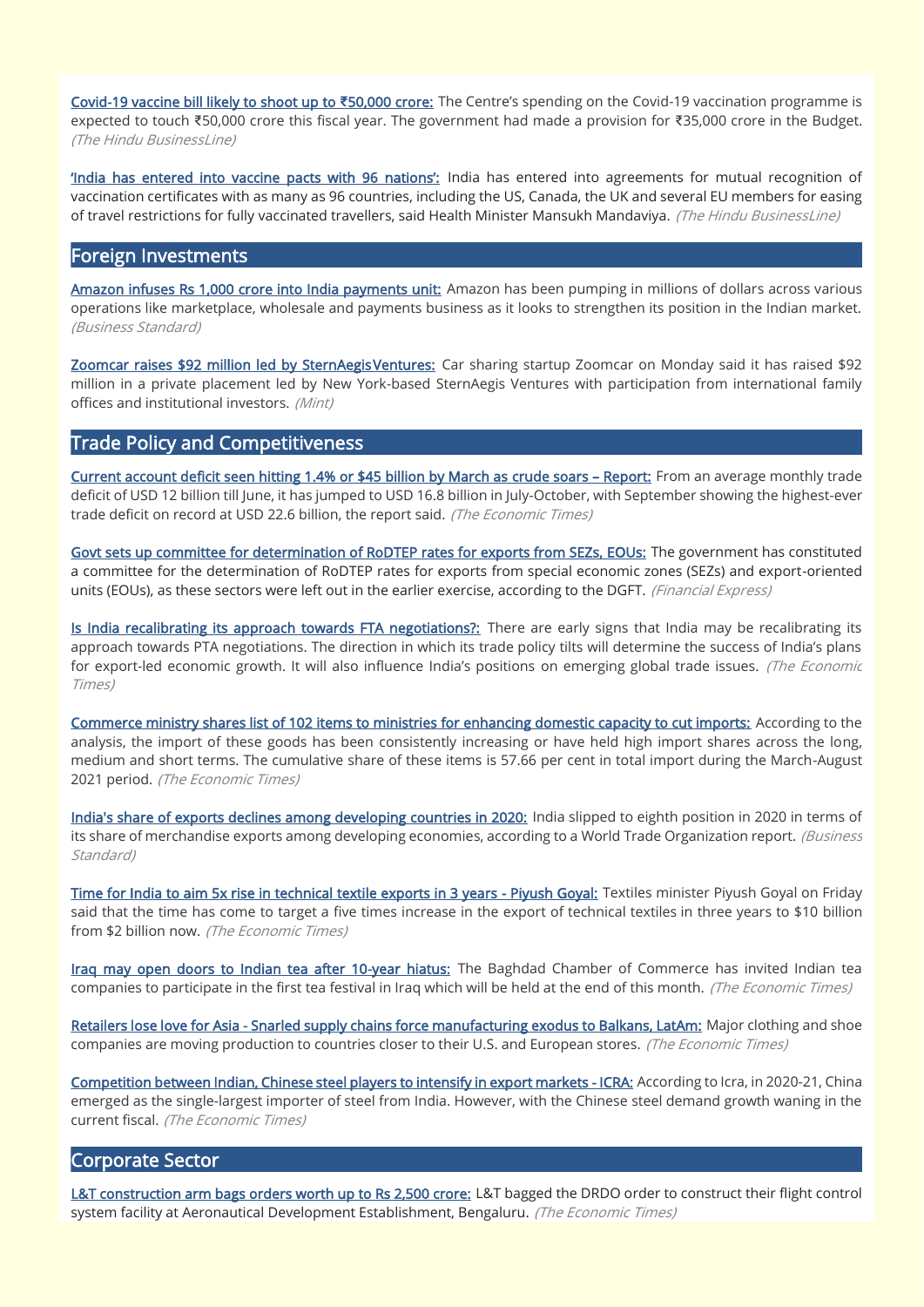[Byju's borrows \\$1.2 bn to spend on acquisitions:](https://www.livemint.com/companies/news/ipobound-byju-s-upsizes-term-loan-target-to-1-2-bn-11636379403043.html) Byju's has raised \$1.2 billion in debt, more than double its previous target, two people aware of the matter said, as India's most valuable startup prepares a war chest for more acquisitions and for working capital ahead of a potential public listing next year. (Mint)

#### MSMEs and Start-ups

[4.5 lakh MSMEs in UP took advantage of ECLGS during Covid - State MSME min Sidharth Nath Singh:](https://www.financialexpress.com/industry/sme/msme-fin-4-5-lakh-msmes-in-up-took-advantage-of-eclgs-during-covid-state-msme-min-sidharth-nath-singh/2366456/) With nearly 90 lakh MSMEs, UP had the largest number of estimated small businesses with a 14.20 per cent share of 6.33 crore MSMEs in the country, as per the MSME Ministry 2020-21 annual report. (Financial Express)

[Bounce eyes \\$100mn investment in e-scooter mfg, battery swapping infra:](https://www.business-standard.com/article/companies/bounce-eyes-100mn-investment-in-e-scooter-mfg-battery-swapping-infra-121110700471_1.html) Electric scooter rental startup Bounce is making investment of about USD 100 million (around Rs 742 crore) over the next 12 months across manufacturing of escooters and expanding the battery swapping infrastructure, its co-founder and CEO Vivekananda Hallekere said. (Business Standard)

['Investing in 'greening' of MSMEs should be of high priority for India to meet susta](https://www.financialexpress.com/industry/sme/cafe-sme/msme-sust-investing-in-greening-of-msmes-should-be-of-high-priority-for-india-to-meet-sustainability-goals/2364371/)inability goals': In India, the MSME sector contributes approximately 30 per cent of GDP. Thus, the collective objective of nation-building with a sustainability focus makes the MSMEs a critical part of the sustainable economic development plan. (Financial Express)

[CredAble launches credit, cash flow management app for SMEs:](https://economictimes.indiatimes.com/small-biz/sme-sector/credable-launches-credit-cash-flow-management-app-for-smes/articleshow/87641988.cms) CredAble has introduced UpScale, a platform that enables growth and financial inclusion for MSMEs in India. Last month CredAble disbursed Rs 3,500 crore to more than 100,000 small businesses. (The Economic Times)

## Employment and Industrial Relations

[Revival in consumer sentiment faces headwinds from high unemployment scenario:](https://www.thehindubusinessline.com/economy/revival-in-consumer-sentiment-faces-headwinds-from-high-unemployment-scenario/article37378085.ece) A number of high frequency indicators in October have returned to pre-Covid levels or even touched new highs amidst festive season demand and normalisation of economic activities, but questions remain if this momentum will continue with at least some concerns over job creation and inflation. (The Hindu BusinessLine)

[MGNREGS will need Rs 32K-crore more aid to meet demand](https://www.business-standard.com/article/economy-policy/mgnrega-will-need-rs-32-000-crore-pick-me-up-to-meet-demand-experts-121110901806_1.html) – Experts: With demand for work under the Mahatma Gandhi National Rural Employment Guarantee Act (MGNREGA) continuing to be robust, civil society activists and experts believe an additional financial support of at least Rs 32,000 crore is required over and above the budgeted Rs 73,000 crore this fiscal year. (Business Standard)

[Flexible jobs in demand as the cubicle fails to lure freshers:](https://economictimes.indiatimes.com/jobs/flexible-jobs-in-demand-as-the-cubicle-fails-to-lure-freshers/articleshow/87656929.cms) Campus recruiters are facing a tricky situation-potential recruits at the country's leading management and engineering institutes want flexibility to work remotely or from a place of their choice at a time when employers are planning a phased return to office work. (The Economic Times)

[Hiring demand up 9% YoY in Oct, dips sequentially - Monster Employment Index:](https://www.business-standard.com/article/economy-policy/hiring-demand-up-9-yoy-in-oct-dips-sequentially-monster-employment-index-121110900846_1.html) Hiring demand for the month of October 2021, witnessed a dip of 3 per cent, as compared to September 2021. However, job demand grew 9 per cent sequentially in the past six months showing an optimistic outlook to recovery, said the Monster Employment Index. (Business Standard,

#### Industrial Finance

[Decoding the new model to fix blame for bad loans:](https://www.livemint.com/industry/banking/how-new-norms-on-bad-loans-will-affect-psb-staff-11636307736643.html) A loan can turn bad for reasons beyond the control of the promoter and could thus be a genuine business failure, but some have also turned bad because of the lack of proper due diligence before sanctioning. (Mint)

[Mid-size firms, retail lead the charge in credit rebound:](https://economictimes.indiatimes.com/industry/banking/finance/banking/mid-size-firms-retail-lead-the-charge-in-credit-rebound/articleshow/87531374.cms) Bank credit rose 6.8% in October, compared with 5.1% in the same period a year ago, show the latest figures published by the Reserve Bank of India (RBI). (The Economic Times)

[Loan collections for non-bank lenders surpass pre-second wave levels - ICRA:](https://economictimes.indiatimes.com/industry/banking/finance/loan-collections-for-non-bank-lenders-surpass-pre-second-wave-levels-icra/articleshow/87625858.cms) Collection efficiency including overdue collection for the most affected asset classes, that is microfinance and SME loans, reached close to 100% for September 2021 from a low of 80% seen in May 2021, the rating agency said in a note. (The Economic Times)

[ICICI, Axis, SBI and PNB report sharp rise in bad loan recoveries:](https://economictimes.indiatimes.com/industry/banking/finance/banking/icici-axis-sbi-and-pnb-report-sharp-rise-in-bad-loan-recoveries/articleshow/87595371.cms) Bankers and analysts said the improvement in recoveries is another indicator of improving consumer sentiment and is a start of better asset quality for banks in the immediate future. (The Economic Times)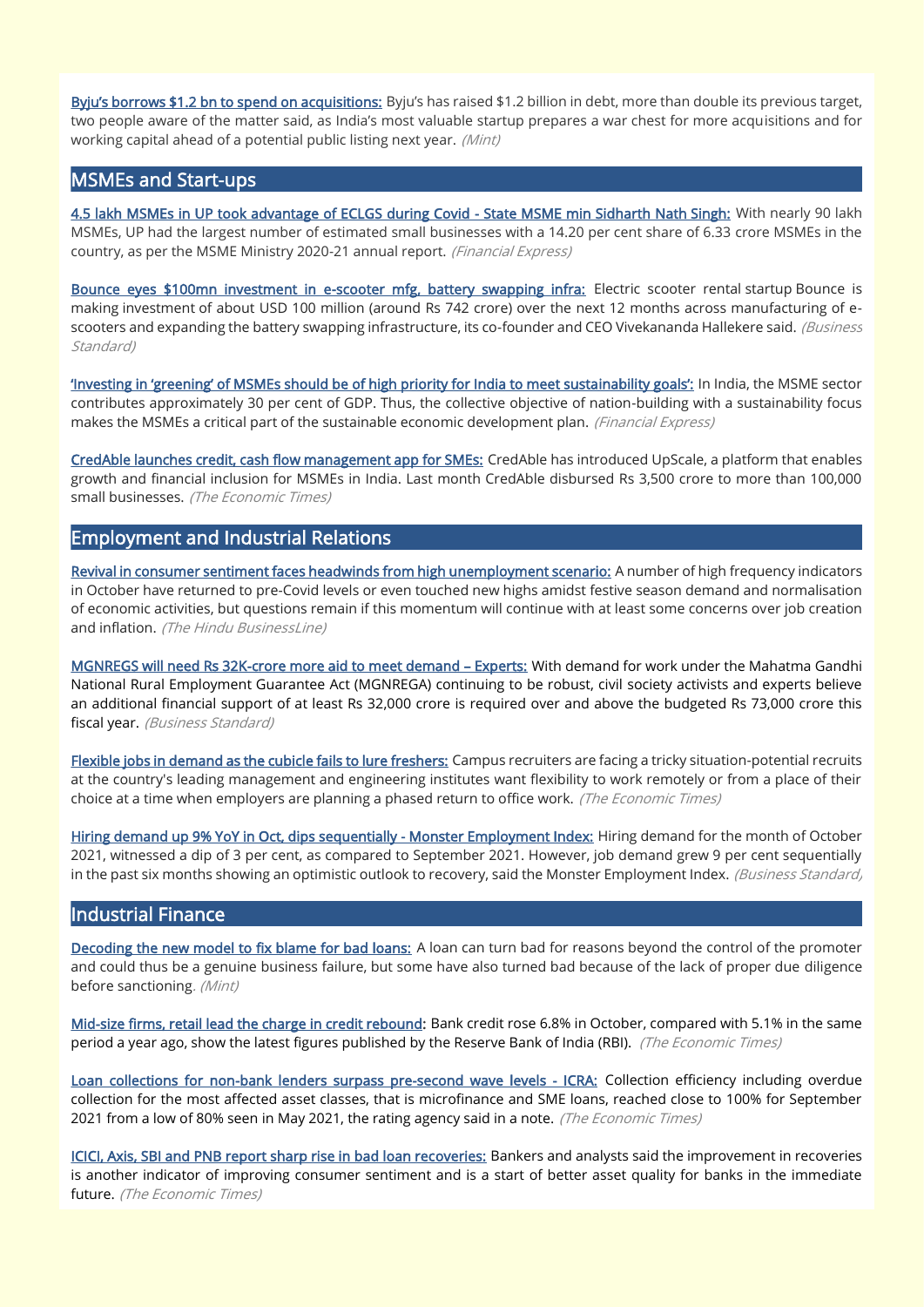## Technology and Innovation

[Govt launches first-ever mentorship programme for young innovators:](https://www.business-standard.com/article/economy-policy/govt-launches-first-ever-mentorship-programme-for-young-innovators-121110801702_1.html) Union minister Jitendra Singh on Monday launched the first-ever mentorship programme for young innovators to mark the 75th year of India's independence. (Business Standard)

[India's longest drone flight conducted in Haryana for HPCL - Robotics firm:](https://www.business-standard.com/article/pti-stories/india-s-longest-drone-flight-conducted-in-haryana-for-hpcl-claims-robotics-firm-121110700182_1.html) A robotics and drone company has claimed that it has conducted the longest drone flight of 51 km in India to survey the pipeline of the Hindustan Petroleum Corporation Limited (HPCL) in Haryana. (Business Standard)

[DoT forms innovation group for 6G technology:](https://economictimes.indiatimes.com/industry/telecom/telecom-news/dot-forms-innovation-group-for-6g-technology/articleshow/87529095.cms?from=mdr) Telecom secretary K Rajaraman will head the initiative as chairperson and the forum aims to create vision and objectives as well as develop a roadmap for research and development (R&D), prestandardisation, development of applications and products, and action plans for 6G technology. (The Economic Times)

[Rise of the robots speeds up in pandemic with U.S. labour scarce:](https://economictimes.indiatimes.com/small-biz/sme-sector/rise-of-the-robots-speeds-up-in-pandemic-with-u-s-labour-scarce/articleshow/87564224.cms) American workers are hoping that the tight pandemic labor market will translate into better pay. It might just mean robots take their jobs instead. (The Economic Times)

#### Industrial Infrastructure, Clusters and SEZs

[Maruti Suzuki to finalise plans for new Haryana unit by 2021-end:](https://www.livemint.com/companies/news/maruti-suzuki-to-finalise-plans-for-new-haryana-unit-by-2021end-11636378419357.html) Car market leader Maruti Suzuki India Ltd (MSIL) will go ahead and finalise plans to set up of a ₹18,000 crore new manufacturing facility in Haryana before the end of this calendar year. (Mint)

[PM to cut a swathe through U.P. with major infra projects lined up:](https://www.thehindu.com/news/national/pm-to-cut-a-swathe-through-up-with-major-infra-projects-lined-up/article37401615.ece) Uttar Pradesh as always is expected to be the star turn in the next set of Assembly polls set for early 2022, and Prime Minister Narendra Modi will be visiting the State four times in the next month and a half alone to launch and inaugurate projects worth over ₹1 lakh crore in the State. (The Hindu)

[ISRO can suggest ideal locations to set up solar power projects:](https://www.business-standard.com/article/current-affairs/isro-can-suggest-ideal-locations-to-set-up-solar-power-projects-121110500515_1.html) An android application for the computation of solar energy potential has been developed by ISRO's Space Applications Centre (SAC), Ahmedabad at the behest of the Ministry of New and Renewable Energy. The tool can be used for installation of photovoltaic solar panels for tapping solar energy. *(Business*) Standard)

[UP's Purvanchal Expressway to open for public from November 16th:](https://economictimes.indiatimes.com/news/india/ups-purvanchal-expressway-to-open-for-public-from-november-16th/articleshow/87640137.cms) The 340.8 km long Purvanchal expressway will be open to the public from November 16th after Prime Minister Narendra Modi inaugurates it at 2.30 pm at Kudebhar airstrip in Sultanpur. (The Economic Times)

[Indian Railways to launch another Vande Bharat Express train by March 2022:](https://www.financialexpress.com/infrastructure/railways/indian-railways-to-launch-another-vande-bharat-express-train-by-march-2022/2365475/) All Vande Bharat Express train coaches are equipped with automatic doors, on-board hotspot Wi-Fi for passengers' entertainment purposes, GPS based audio-visual passenger information system, and very comfortable seating. The 'Make in India' semi-high speed Vande Bharat train can run up to a maximum speed of 160 km per hour. (Financial Express)

#### Sustainable Industrialisation

[US joins India-led International Solar Alliance as 101st member:](https://economictimes.indiatimes.com/industry/renewables/us-joins-india-led-international-solar-alliance-as-101st-member/articleshow/87637705.cms) The US joined the International Solar Alliance (ISA) on Wednesday, becoming the 101st country to join the sunshine club. (The Economic Times)

[Countries agree to create green shipping lanes in pursuit of zero carbon:](https://economictimes.indiatimes.com/small-biz/trade/exports/insights/countries-agree-to-create-green-shipping-lanes-in-pursuit-of-zero-carbon/articleshow/87639137.cms) A coalition of 19 countries including Britain and the United States on Wednesday agreed to create zero emissions shipping trade routes between ports to speed up the decarbonisation of the global maritime industry. (The Economic Times)

[India's transition to net zero economy can create over 50 million jobs - WEF:](https://economictimes.indiatimes.com/industry/renewables/indias-transition-to-net-zero-economy-can-create-over-50-million-jobs-wef/articleshow/87584310.cms) In its latest research report, the World Economic Forum has propagated that a Green New Deal for India could represent upwards of a \$15 trillion economic opportunity by 2070 & that it has the potential to create more than 50 million net new jobs. (The Economic Times)

There's an \$80-[billion hole in India's net zero pledge by 2070 at Glasgow:](https://economictimes.indiatimes.com/industry/renewables/theres-an-80-billion-hole-in-indias-net-zero-pledge-by-2070-at-glasgow/articleshow/87597623.cms) After emphasizing for years that a pathway to going green was more important than a deadline, India surprised delegates at the COP26 climate summit in Glasgow by announcing a net zero goal for emissions by 2070. (The Economic Times)

[Five Indian companies leading the green hydrogen revolution:](https://www.livemint.com/industry/energy/five-indian-companies-leading-the-green-hydrogen-revolution-11636369476063.html) As one of the cleanest forms of energy in the world, green hydrogen is one of the ultimate solutions to achieve net-zero emissions. (Mint)